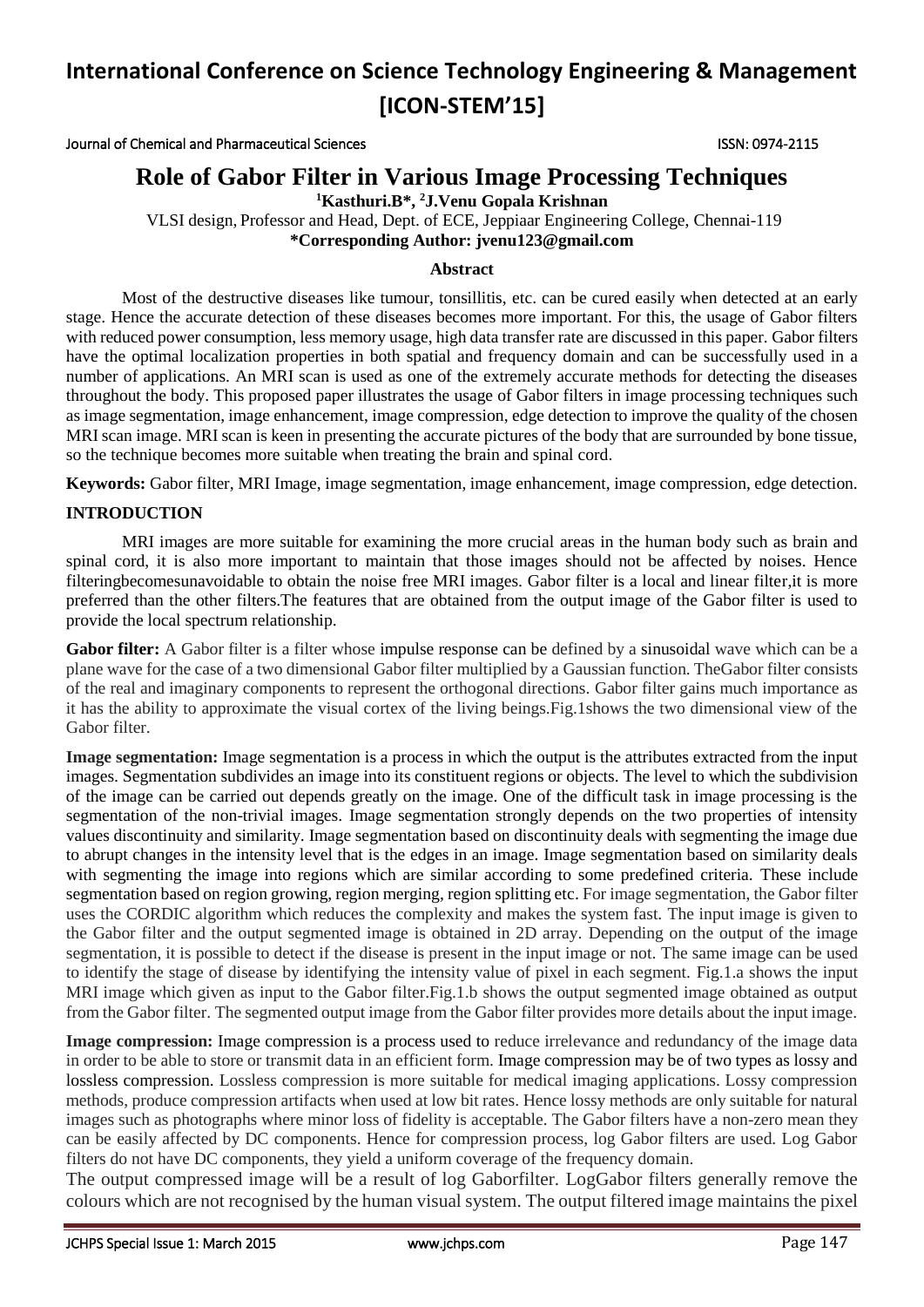### Journal of Chemical and Pharmaceutical Sciences **ISSN: 0974-2115** ISSN: 0974-2115

energy and the compression level gets increased. LogGabor filter maintains the image quality by eliminating the redundancy in the image. Thus the filtered output image has increased compression ratio. The filtered output image occupies less memory space while comparing to that of the original image. This leads to the maximum degree of compression in the input image. For this process, the input image has to be read and the input parameters have to be provided. The input parameters such as frequency, orientation has to be analysed. The Gabor filter matrix for the selected frequency has to be calculated. The Gabor filter matrix has to be sided over our input image. Now the JPEG compression has to be applied to the filtered output image. To verify the results, the output filtered image compression ration can be compared to that of the original input image. From this it is clearly understood that the use of log Gabor filter before the compression techniques increases the compression ratio. Also in addition to retaining the quality of the image, high compression ratio is also achieved.Fig.2.a shows the input MRI image given as input to the Gabor filter.Fig.2.b shows the compressed output MRI image obtained from the Gabor filter. It is clear from the output of the Gabor filter that the compressed output image yields high compression ratio while comparing to that of the input image.







**Fig.1.a:Input MRI image Fig.1.b: Segmented MRI output image**



**Fig.2.a:Input MRI image Fig.2.b: Compressed MRI output image**

**Edge detection:** Edge detection is defined as a set of mathematical methods which aim at identifying points in a digital image at which there will be a sharp change in the brightness of the image. The points at which image brightness changes sharply are called as edges. In the areas like feature extraction and feature detection, Edge detection technique acts as a fundamental tool. The need for capturing the sharp changes in the image brightness is to identify the important changes in properties of the image. It should be noted that the discontinuities in image brightness corresponds to the discontinuities in depth, discontinuities in surface orientation of the image. The boundary effect of the Gabor filters can be analysed using the edge detection technique. For this analysis it is fed the input image to the Gabor filter multichannel system. This analysis does not need a post processing method. In order to understand the effects of the Gabor filter in detail, the same input image can be filtered using a low pass filter and the resultant output images can be compared. It is obvious that the Gabor filters can successfully capture the variations along the edges of the image. The reason behind the success of Gabor filters is that they only go for the high frequency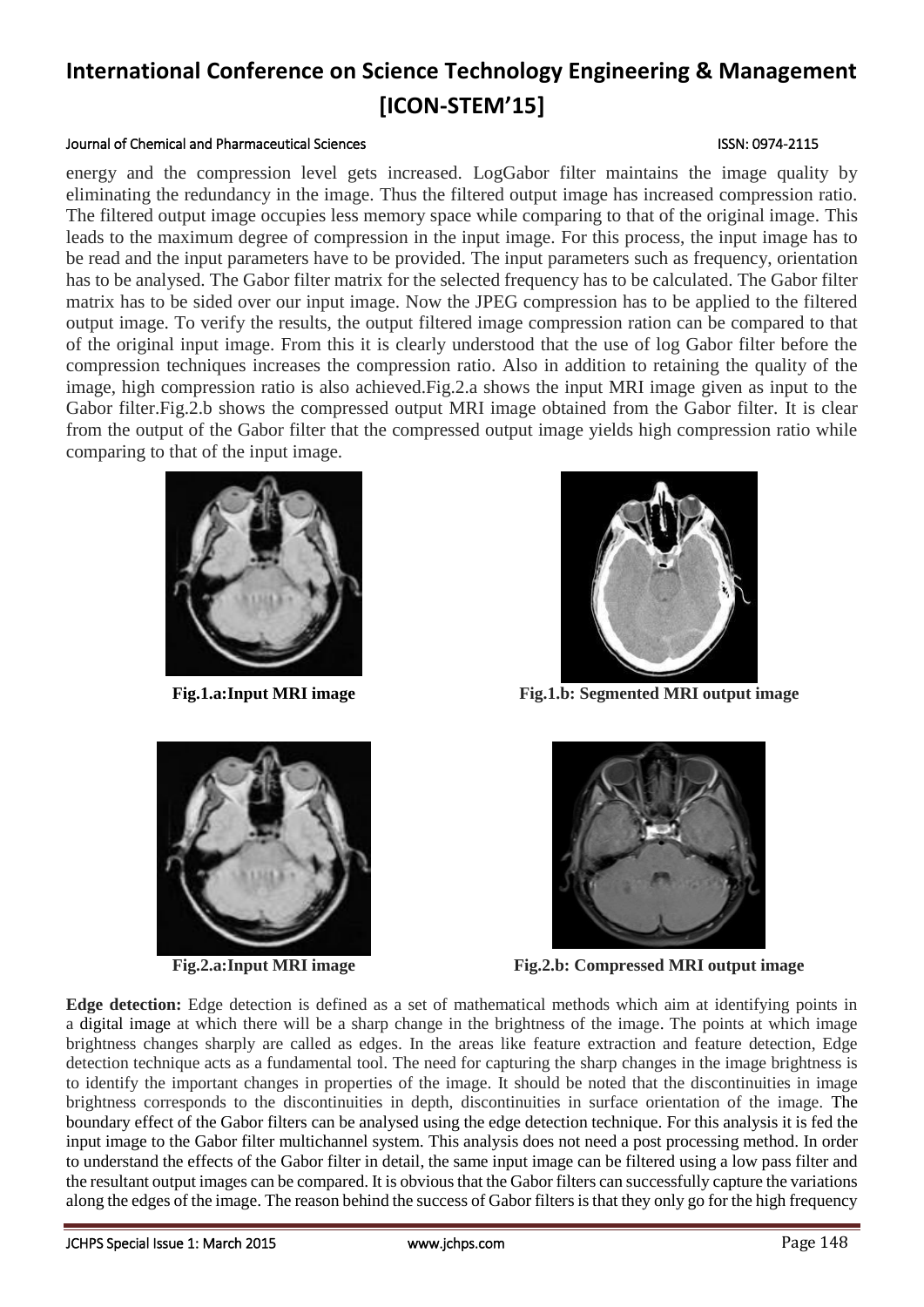#### Journal of Chemical and Pharmaceutical Sciences **ISSN: 0974-2115** ISSN: 0974-2115

information from the input images so that the edges gets maximized and different objects can be easily separated. The Gabor filter works by differentiating the image and its background to two different intensity levels and then highlight the border of the image. While comparing the edge detected output image of the Gabor filter with that of the other filters, the output images of the Gabor filters will be more accurate since they successfully capture even the weak borders of the images also. Gabor filters are more capable of optimizing the differences along the edges of the images, they also become a suitable tool for image segmentation. The Gabor filters are also efficient in eliminating the noisy signal while maintaining the originality of the input MRI image. The Gabor multichannel filtering system is more efficient in providing immune to the noise signals. The reason for this is that the Gabor filters multichannel system selects only the essentially needed signals from the input image and eliminates the other noisy signals.Fig.4.a shows the input MRI image given to the Gabor filter.Fig.4.b shows the output edge detected MRI image obtained from the Gabor filter.

**Image enhancement:** The principal objective of image enhancement is to process a given image so that the output image is more usable than the original input image for a specific application such as blur reduction, image sharpening, etc. Image enhancement sharpens the image characteristics. The enhancement technique only increases the dynamic range of the chosen characteristics so that they can be identified easily. Image enhancement is the improvement of input image quality without prior knowledge about the source of degradation in the image. Many different techniques are used to improve the quality of the image. But the problem with these techniques is that there is no objective measure for the quality of the images. Hence, all these techniques used to improve the image quality are purely image oriented. The parameters such as correlation coefficient, signal to noise ratio and similarities in structures are used to verify the output image quality after enhancement process using Gabor filter. The input MRI image is given to the Gabor filter and the Gabor filtered output image is obtained.





**Fig.3.a: Input MRI image Fig.3.b: Enhanced MRI output image**

It is clearly proved from the Gabor filtered output MRI image that the input image's noise can be significantly reduced by using the Gabor filter.Fig.3.a:shows the input MRI image given as input to the Gabor filter.Fig.3.b:shows the enhanced output MRI image of the Gabor filter.Fig.4 shows the compression ratios of the input MRI image and the gabor filtered output MRI image.



**Fig.4.Comparison of compression ratio for the input MRI image andgabor filtered output MRI image.**